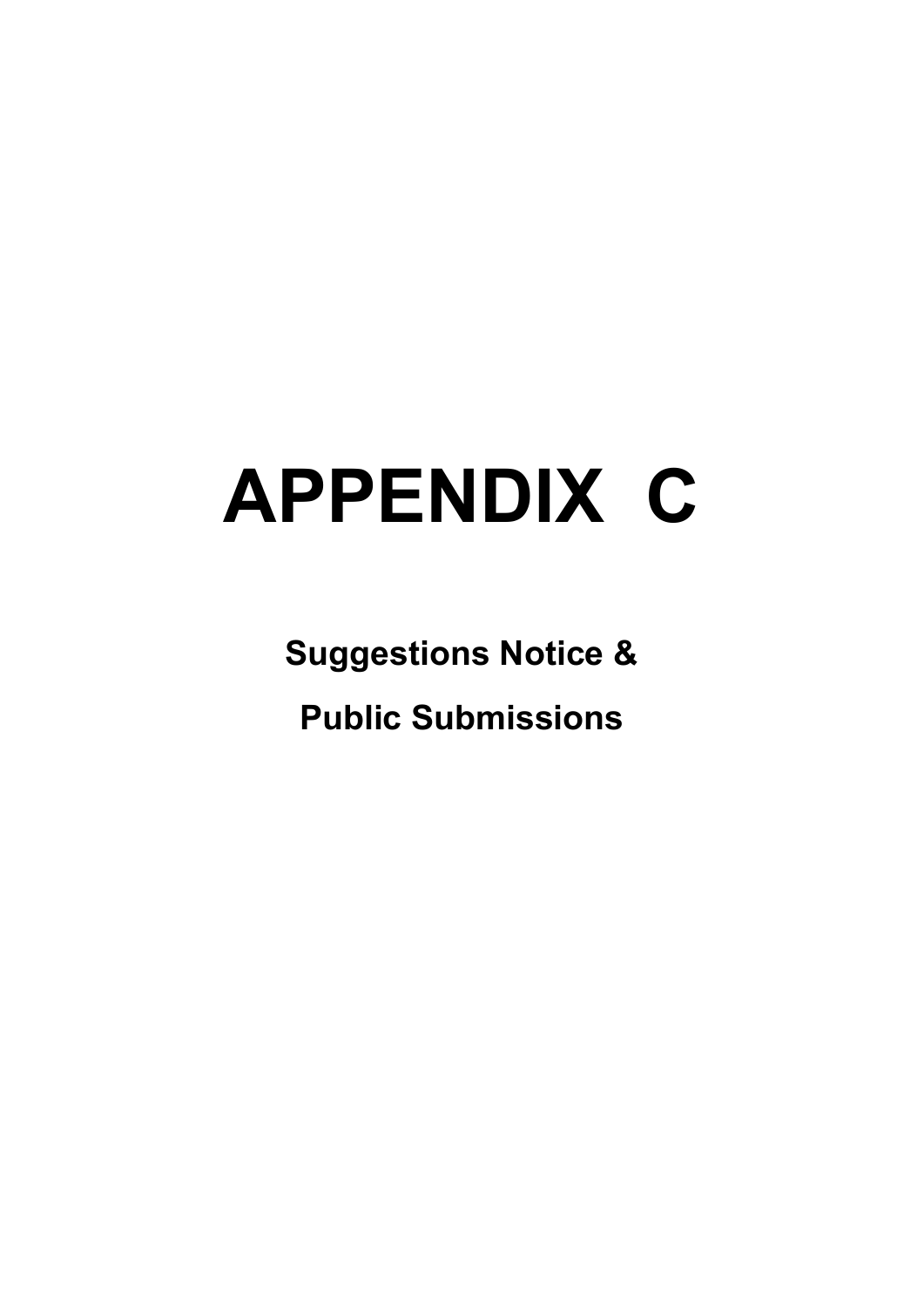### **LOCAL GOVERNMENT CHANGE COMMISSION Divisional Boundary Review of Gympie Regional Council**

The Gympie Regional Council has advised its electoral divisions no longer meet the voter enrolment requirements set down in the *Local Government Act 2009*. As a result, the Minister for Local Government has referred the matter to the Change Commission for independent assessment.

#### **Enrolment Requirements**

Each division of the Council is required to have relatively the same number of voters (quota) to ensure each person's vote has the same value. The quota for each division of the Gympie Regional local government area is 4,592 with a lower limit of 4,133 (-10%) and an upper limit of 5,051 (+10%).

For more information and enrolment statistics please see the Electoral Commission of Queensland's website: **www.ecq.qld.gov.au/electoral-boundaries/lg-reviews/DBRs** or phone 1300 881 665.

#### **INVITATION FOR WRITTEN SUGGESTIONS**

The Change Commission now invites suggestions regarding the divisional boundaries for the Gympie Regional Council. Submissions will be accepted until 5pm on 13 May 2019. Late submissions cannot be considered.

#### **Submissions can be lodged through:**

| - Online Form (preferred)                               | - Email                            |
|---------------------------------------------------------|------------------------------------|
| www.ecq.qld.gov.au/electoral-boundaries/lg-reviews/DBRs | LGCCsubmissions@ecq.qld.gov.au     |
| - Personal Delivery (Mon - Fri 9.00am - 5.00pm)         | - Post                             |
| <b>Electoral Commission of Queensland</b>               | Local Government Change Commission |
| Level 20, 1 Eagle Street                                | <b>GPO Box 1393</b>                |
| BRISBANE QLD 4000                                       | BRISBANE QLD 4001                  |

**Submissions will be made available for public inspection**. To discuss any privacy concerns, please phone 1300 881 665.

Pat Vidgen PSM **Electoral Commissioner**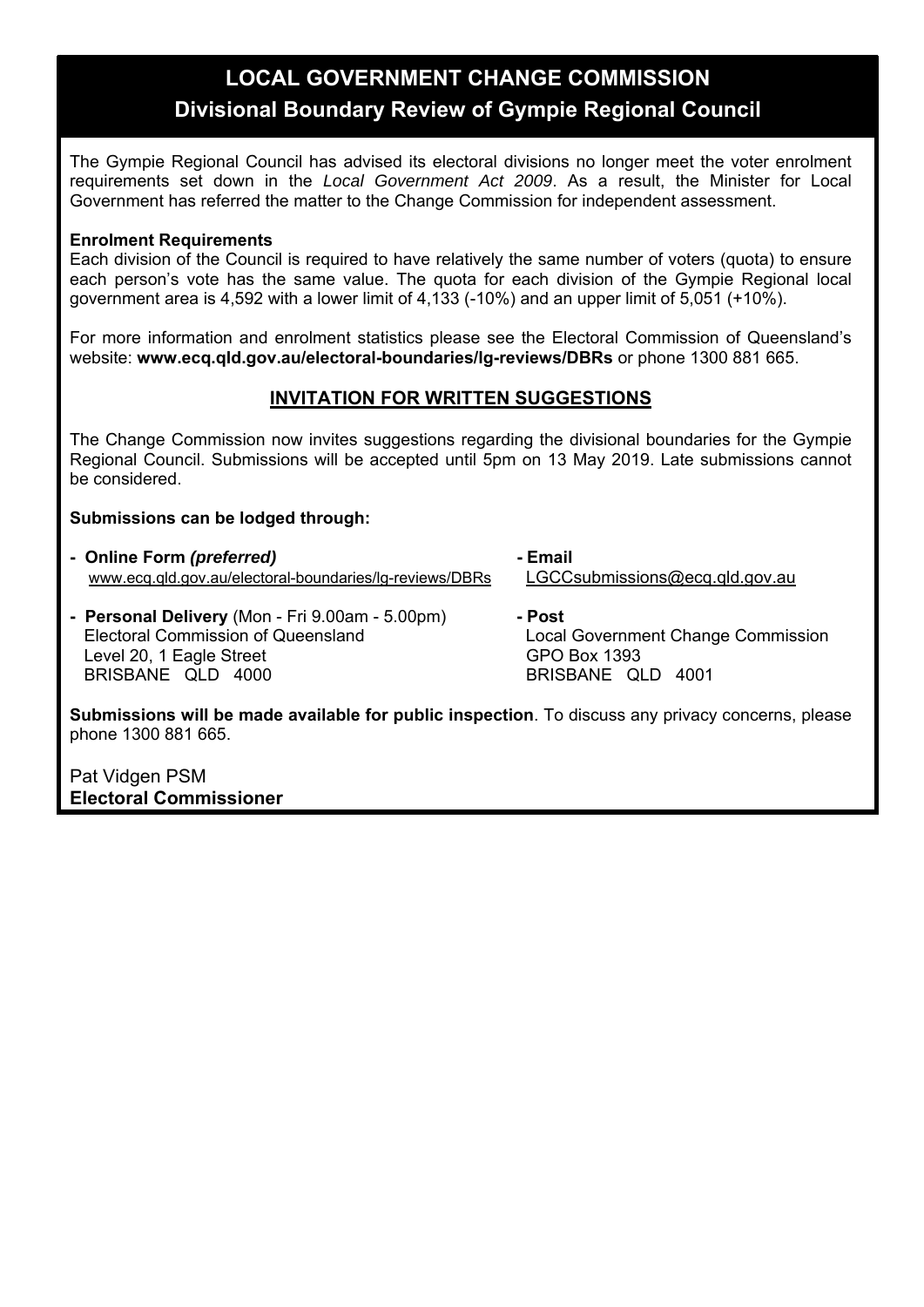## **Divisional Boundary Review of Gympie Regional Council List of Public Suggestions**

| Suggestion | Name / Organisation   |
|------------|-----------------------|
|            | <b>Daniel Stewart</b> |
| 2          | Michelle              |
| 3          | Ash                   |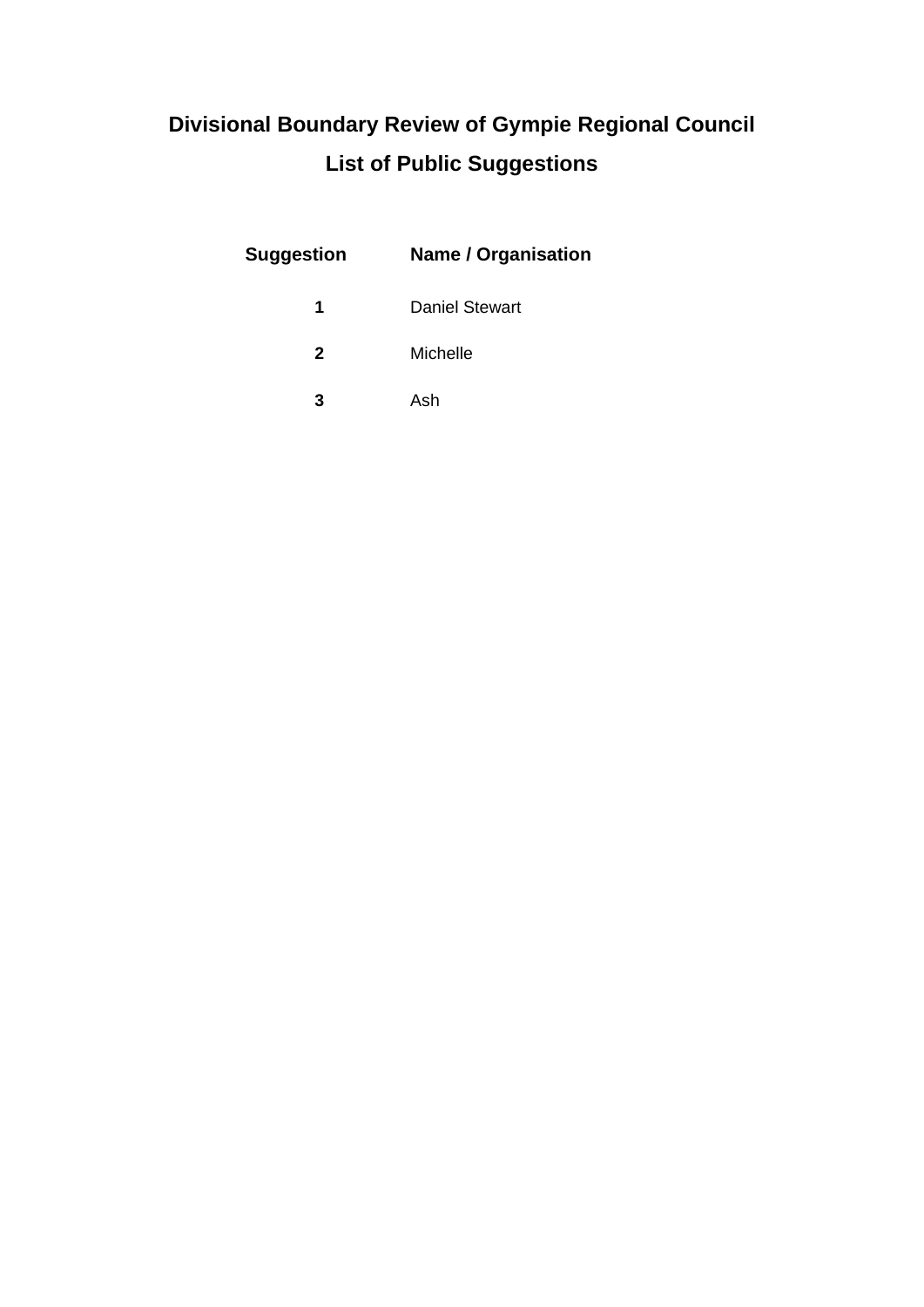**Sent:** Tuesday, 30 April 2019 7:43 AM **To:** LG CC Submissions **Subject:** (78654) Gympie Regional Local Government Area - Daniel Stewart

Online submission for **Gympie Regional Local Government Area** from **Daniel Stewart**

#### **Submission Details**

**Name**: Daniel Stewart

**Submission Text**: Gympie Regional Council Divisional boundary changes. Since Division 4 is significantly under quota and Div 7 is over quota, it may be opportune to adjust other divisions as well. These are possible changes in order of need: 1. In regard to divisions 4 and 7 which abut, the simplest solution is to transfer some of the Southside nearest Kidd Bridge from Div 7 to Div 4. 2. Div 3 which has almost 8% more than the average number of voters crosses the river where there is no bridge. By transferring its area on the western side of the river (Widgee Crossing South, The Palms, Glastonbury etc) to Div 6, that will bring both divisions closer to the average. 3. Div 1 which has more the 8% of average is also relatively isolated, separated from the rest of the region by extensive plantation forest. However, consideration could be given to Div 2 to include the western portion of Div 1. 4. The boundary between Div 5 and Div 8 could be moved south such that Div 5 could include Kybong and Tandur and possibly Traveston, bringing both divisions closer to the average.

File Upload: No file uploaded ()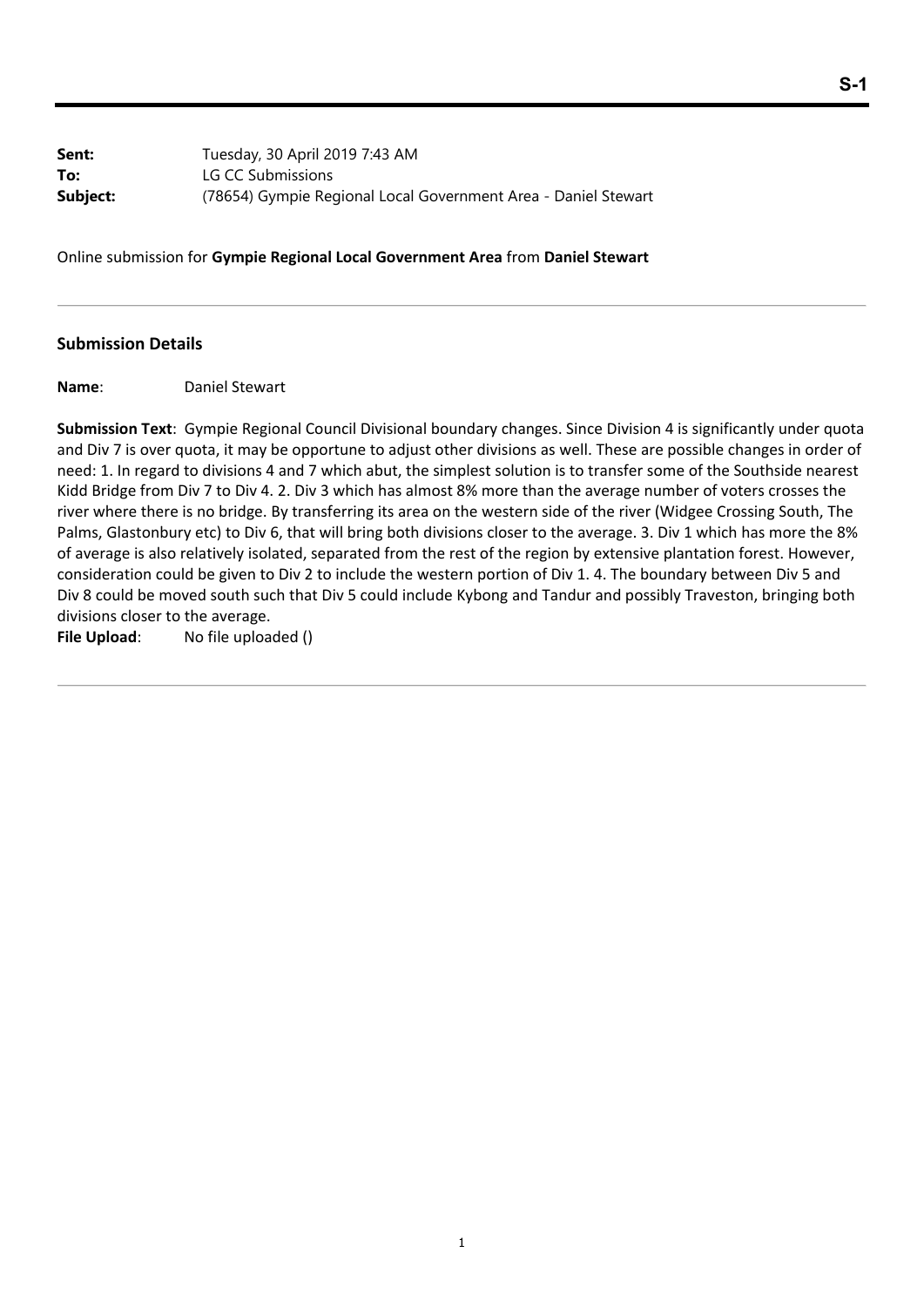**Sent:** Tuesday, 30 April 2019 8:30 PM **To:** LG CC Submissions **Subject:** (78666) Gympie Regional Local Government Area - Michelle

Online submission for **Gympie Regional Local Government Area** from **Michelle**

#### **Submission Details**

**Name**: Michelle

**Submission Text**: I believe that the gympie regional council does not require divisions at all. When the amalgamation first happened we didn't have divisions and i believe it worked well. We could vote for 8 councillors and not just one for your particular division Ratepayers could contact anyone of the councillors with their problem and not just be confined to one particular councillor that was voted for their division. File Upload: No file uploaded ()